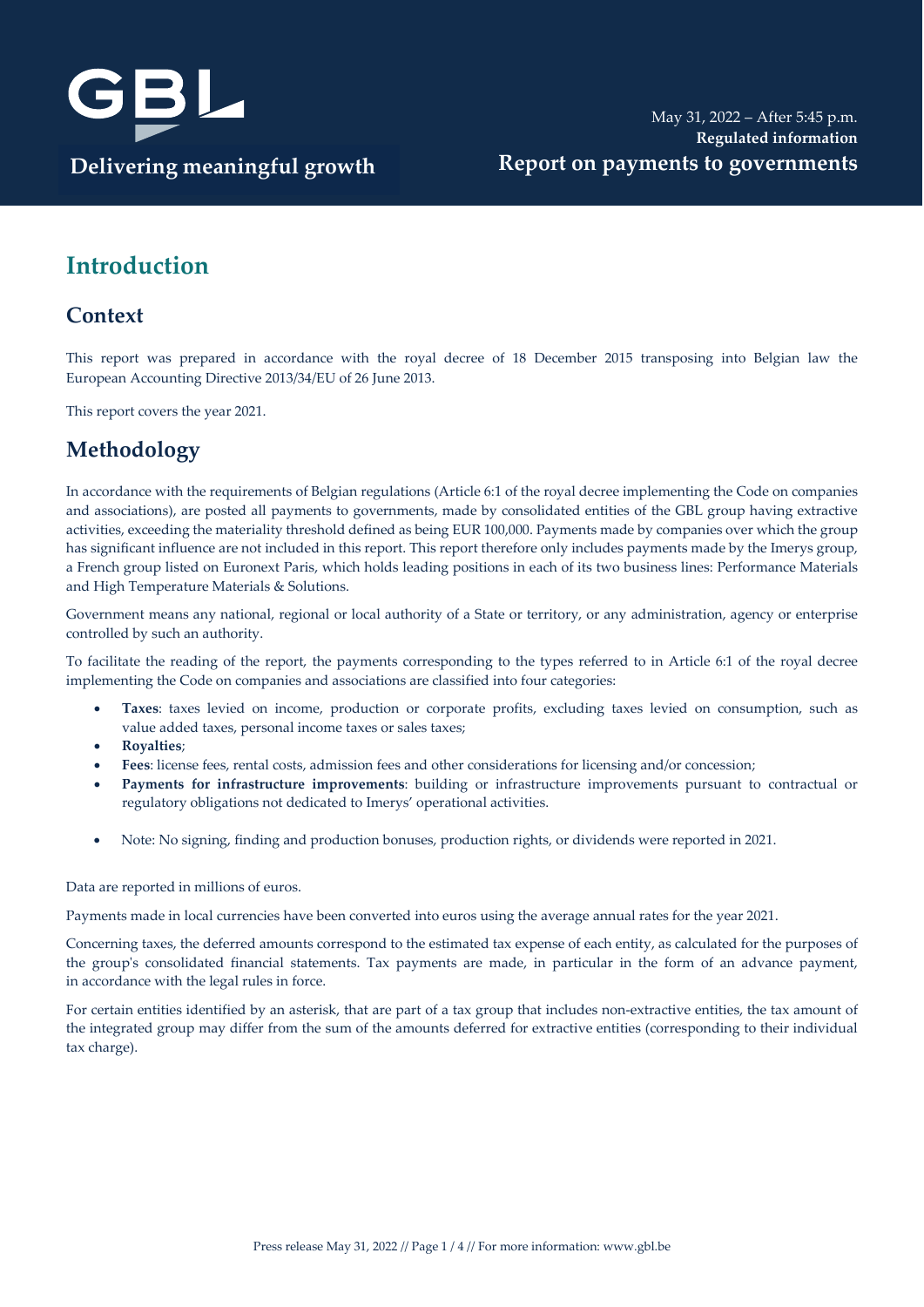

# **Report**

Year ended 31 December 2021

|                                                                            | Percent<br>ownership | Local currency    |              |                  |      |                                                | <b>EUR</b>   |                  |             |                                                |
|----------------------------------------------------------------------------|----------------------|-------------------|--------------|------------------|------|------------------------------------------------|--------------|------------------|-------------|------------------------------------------------|
| Country/Entity                                                             |                      | Local<br>currency | <b>Taxes</b> | <b>Royalties</b> | Fees | Payments for<br>infrastructure<br>improvements | <b>Taxes</b> | <b>Royalties</b> | <b>Fees</b> | Payments for<br>infrastructure<br>improvements |
| Argentina                                                                  |                      |                   | 64.4         |                  |      |                                                | 0.6          |                  |             |                                                |
| Imerys Minerales Argentina<br>S.A.                                         | 100                  | <b>ARS</b>        | 64.4         |                  |      |                                                | 0.6          |                  |             |                                                |
| Australia                                                                  |                      |                   | 0.9          |                  |      | 0.4                                            | 0.6          |                  |             | 0.3                                            |
| Imerys Talc Australia Pty<br>Ltd                                           | 100                  | <b>AUD</b>        | 0.9          |                  |      | 0.4                                            | 0.6          |                  |             | 0.3                                            |
| Austria                                                                    |                      |                   | 2.8          |                  |      |                                                | 2.8          |                  |             |                                                |
| Imerys Talc Austria Gmbh                                                   | 100                  | <b>EUR</b>        | 2.8          |                  |      |                                                | 2.8          |                  |             |                                                |
| <b>Brazil</b>                                                              |                      |                   | 49.0         |                  |      |                                                | 7.7          |                  |             |                                                |
| Imerys Rio Capim Caulim                                                    | 100                  | <b>BRL</b>        | 44.8         |                  |      |                                                | 7.0          |                  |             |                                                |
| Para Pigmentos Sa                                                          | 100                  | <b>BRL</b>        | 4.2          |                  |      |                                                | 0.7          |                  |             |                                                |
| <b>Bulgaria</b>                                                            |                      |                   |              | $0.4\,$          |      |                                                |              | 0.2              |             |                                                |
| Imerys Minerals Bulgaria<br>A.D.                                           | 99.73                | <b>BGN</b>        |              | 0.4              |      |                                                |              | $0.2\,$          |             |                                                |
| Canada                                                                     |                      |                   | 1.8          |                  |      |                                                | 1.2          |                  |             |                                                |
| Imerys Graphite and carbon<br>Canada Inc                                   | 100                  | <b>CAD</b>        | 0.5          |                  |      |                                                | 0.3          |                  |             |                                                |
| Imerys Mica Suzorite Inc                                                   | 100                  | <b>CAD</b>        | 1.3          |                  |      |                                                | 0.9          |                  |             |                                                |
| Chile                                                                      |                      |                   | 930.1        |                  |      |                                                | $1.0$        |                  |             |                                                |
| Imerys Minerales Chile Spa                                                 | 100                  | <b>CLP</b>        | 930.1        |                  |      |                                                | 1.0          |                  |             |                                                |
| <b>Denmark</b>                                                             |                      |                   | 1.3          |                  |      |                                                | 0.2          |                  |             |                                                |
| <b>Imerys Industrial Minerals</b><br>Denmark A/S                           | 100                  | <b>DKK</b>        | 1.3          |                  |      |                                                | $0.2\,$      |                  |             |                                                |
| <b>France</b>                                                              |                      |                   | 12.2         | 0.1              |      |                                                | 12.2         | 0.1              |             |                                                |
| Imerys Mineraux France*                                                    | 100                  | <b>EUR</b>        | 0.2          |                  |      |                                                | 0.2          |                  |             |                                                |
| <b>Imerys Refractory Minerals</b><br>Glomel*                               | $100\,$              | ${\rm EUR}$       | $1.4\,$      |                  |      |                                                | $1.4\,$      |                  |             |                                                |
| Imerys Filtration France*                                                  | 100                  | ${\rm EUR}$       | $1.2\,$      |                  |      |                                                | $1.2\,$      |                  |             |                                                |
| <b>Imerys Refractory Minerals</b><br>$\ensuremath{\text{Cleara}}\xspace^*$ | 100                  | ${\rm EUR}$       | $0.7\,$      |                  |      |                                                | $0.7\,$      |                  |             |                                                |
| $\ensuremath{\mathsf{ICF}}^*$                                              | 100                  | ${\rm EUR}$       | 3.0          |                  |      |                                                | 3.0          |                  |             |                                                |
| Imerys Talc Luzenac France*                                                | 100                  | ${\rm EUR}$       | 5.7          | $0.1\,$          |      |                                                | 5.7          | $0.1\,$          |             |                                                |
| Germany                                                                    |                      |                   | 1.2          |                  |      |                                                | 1.2          |                  |             |                                                |
| <b>Imerys Tableware</b><br>Deutschland                                     | $100\,$              | ${\rm EUR}$       | 0.9          |                  |      |                                                | 0.9          |                  |             |                                                |
| <b>Imerys Metalcasting</b><br>Germany Gmbh*                                | 100                  | ${\rm EUR}$       | $0.3\,$      |                  |      |                                                | $0.3\,$      |                  |             |                                                |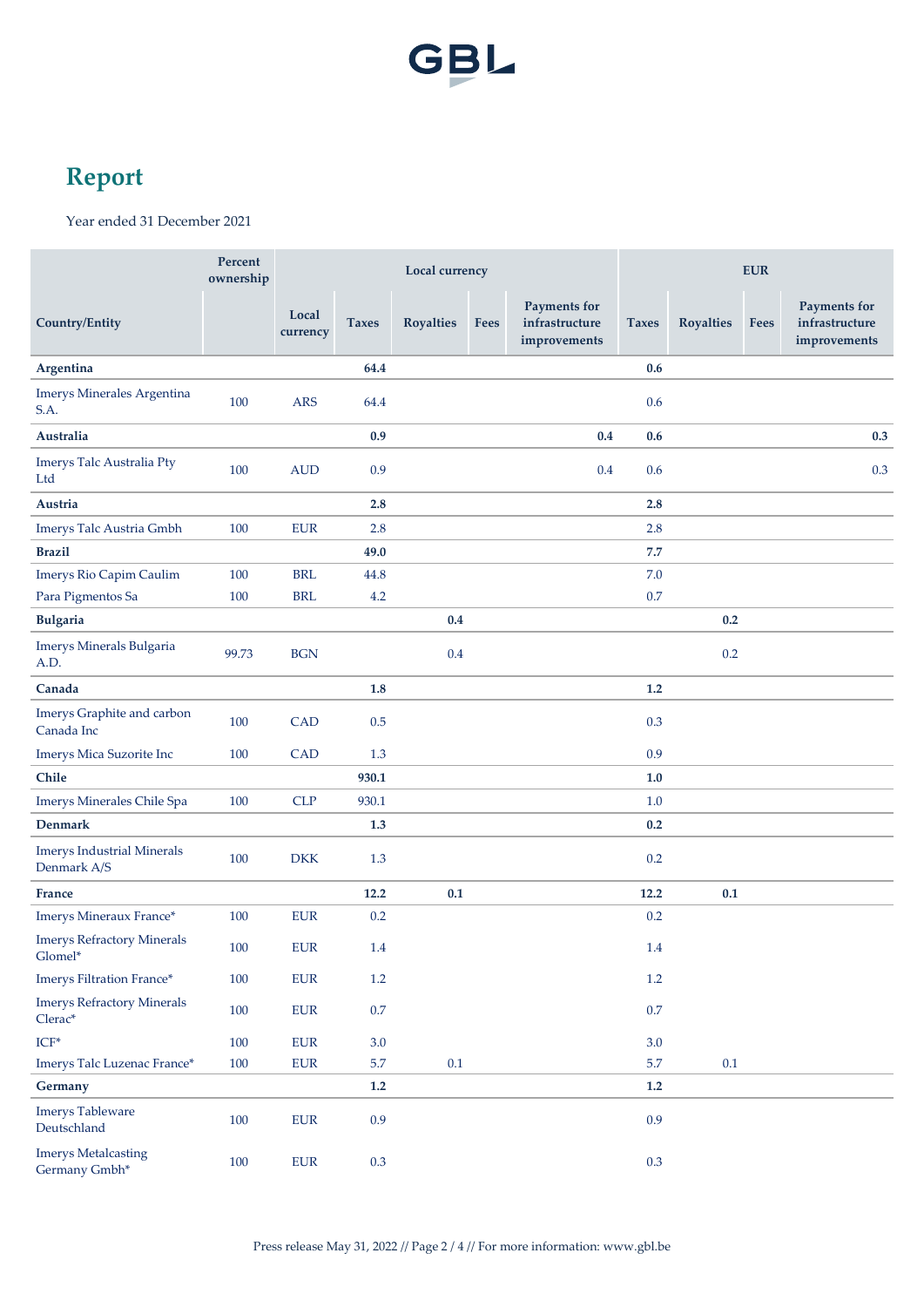

|                                                             | Percent<br>ownership | Local currency    |              |                  |             |                                                       | <b>EUR</b>   |                  |             |                                                       |
|-------------------------------------------------------------|----------------------|-------------------|--------------|------------------|-------------|-------------------------------------------------------|--------------|------------------|-------------|-------------------------------------------------------|
| <b>Country/Entity</b>                                       |                      | Local<br>currency | <b>Taxes</b> | <b>Royalties</b> | <b>Fees</b> | <b>Payments for</b><br>infrastructure<br>improvements | <b>Taxes</b> | <b>Royalties</b> | <b>Fees</b> | <b>Payments for</b><br>infrastructure<br>improvements |
| Greece                                                      |                      |                   | 8.0          | 2.5              |             |                                                       | 8.0          | 2.5              |             |                                                       |
| <b>Imerys Industrial Minerals</b><br>Greece S.A.            | 100                  | <b>EUR</b>        | 7.7          |                  |             |                                                       | 7.7          |                  |             |                                                       |
| Elmin - Elmin Bauxites                                      | 100                  | <b>EUR</b>        | 0.3          | 2.5              |             |                                                       | 0.3          | 2.5              |             |                                                       |
| India                                                       |                      |                   | 13.2         |                  |             |                                                       | 0.2          |                  |             |                                                       |
| Imerys Ceramics (India)<br>Private Limited                  | 100                  | <b>INR</b>        | 13.2         |                  |             |                                                       | 0.2          |                  |             |                                                       |
| <b>Italy</b>                                                |                      |                   | 1.7          |                  | 0.3         |                                                       | 1.7          |                  | 0.3         |                                                       |
| Imerys Minerali Italia*                                     | 100                  | <b>EUR</b>        | 1.2          |                  | 0.3         |                                                       | 1.2          |                  | $0.3\,$     |                                                       |
| Imerys Talc Italy Spa*                                      | 99.66                | <b>EUR</b>        | 0.2          |                  |             |                                                       | $0.2\,$      |                  |             |                                                       |
| Sarda Perlite S.R.L.                                        | 61                   | <b>EUR</b>        | 0.3          |                  |             |                                                       | 0.3          |                  |             |                                                       |
| Malaysia                                                    |                      |                   | 6.6          | 6.8              |             |                                                       | 1.4          | 1.4              |             |                                                       |
| Imerys Minerals Malaysia<br>Sdn, Bhd.                       | 100                  | <b>MYR</b>        | 6.6          | 6.8              |             |                                                       | 1.4          | 1.4              |             |                                                       |
| Mexico                                                      |                      |                   | 183.9        |                  |             |                                                       | 7.7          |                  |             |                                                       |
| Imerys Diatomita Mexico.<br>S.A. De C.V.                    | 100                  | <b>MXN</b>        | 115.0        |                  |             |                                                       | 4.8          |                  |             |                                                       |
| Imerys Ceramics Mexico. Sa<br>De C.V.                       | 100                  | <b>MXN</b>        | 29.2         |                  |             |                                                       | 1.2          |                  |             |                                                       |
| Minera Roca Rodando S. De<br>R.L. De C.V.                   | 100                  | <b>MXN</b>        | 39.7         |                  |             |                                                       | 1.7          |                  |             |                                                       |
| Namibia                                                     |                      |                   | 2.6          |                  |             |                                                       | 0.1          |                  |             |                                                       |
| <b>Imerys Gecko Holding</b><br>Namibia Pty Ltd              | 51                   | <b>NAD</b>        | 2.6          |                  |             |                                                       | 0.1          |                  |             |                                                       |
| <b>New Zealand</b>                                          |                      |                   | 0.3          |                  |             |                                                       | 0.2          |                  |             |                                                       |
| <b>Imerys Ceramics New</b><br>Zealand                       | 100                  | <b>NZD</b>        | 0.3          |                  |             |                                                       | 0.2          |                  |             |                                                       |
| <b>South Africa</b>                                         |                      |                   | 11.6         |                  |             |                                                       | 0.7          |                  |             |                                                       |
| <b>Imerys Refractory Minerals</b><br>South Africa (PTY) Ltd | 100                  | ZAR               | 11.6         |                  |             |                                                       | $0.7\,$      |                  |             |                                                       |
| Spain                                                       |                      |                   | $2.4\,$      |                  |             |                                                       | 2.4          |                  |             |                                                       |
| Imerys Diatomita Alicante<br>$S.A.*$                        | 100                  | ${\rm EUR}$       | $2.4\,$      |                  |             |                                                       | $2.4\,$      |                  |             |                                                       |
| Sweden                                                      |                      |                   | 4.8          |                  |             |                                                       | 0.5          |                  |             |                                                       |
| Calderys Nordic Ab                                          | $100\,$              | ${\rm SEK}$       | $4.8\,$      |                  |             |                                                       | $0.5\,$      |                  |             |                                                       |
| Thailand                                                    |                      |                   | 13.1         | 4.8              |             |                                                       | 0.3          | 0.1              |             |                                                       |
| Mrd-ecc (Thailande)                                         | 68.89                | THB               | $4.0\,$      |                  |             |                                                       | $0.1\,$      |                  |             |                                                       |
| Mrd Thailand                                                | 68.89                | THB               | 9.1          | $4.8\,$          |             |                                                       | $0.2\,$      | $0.1\,$          |             |                                                       |